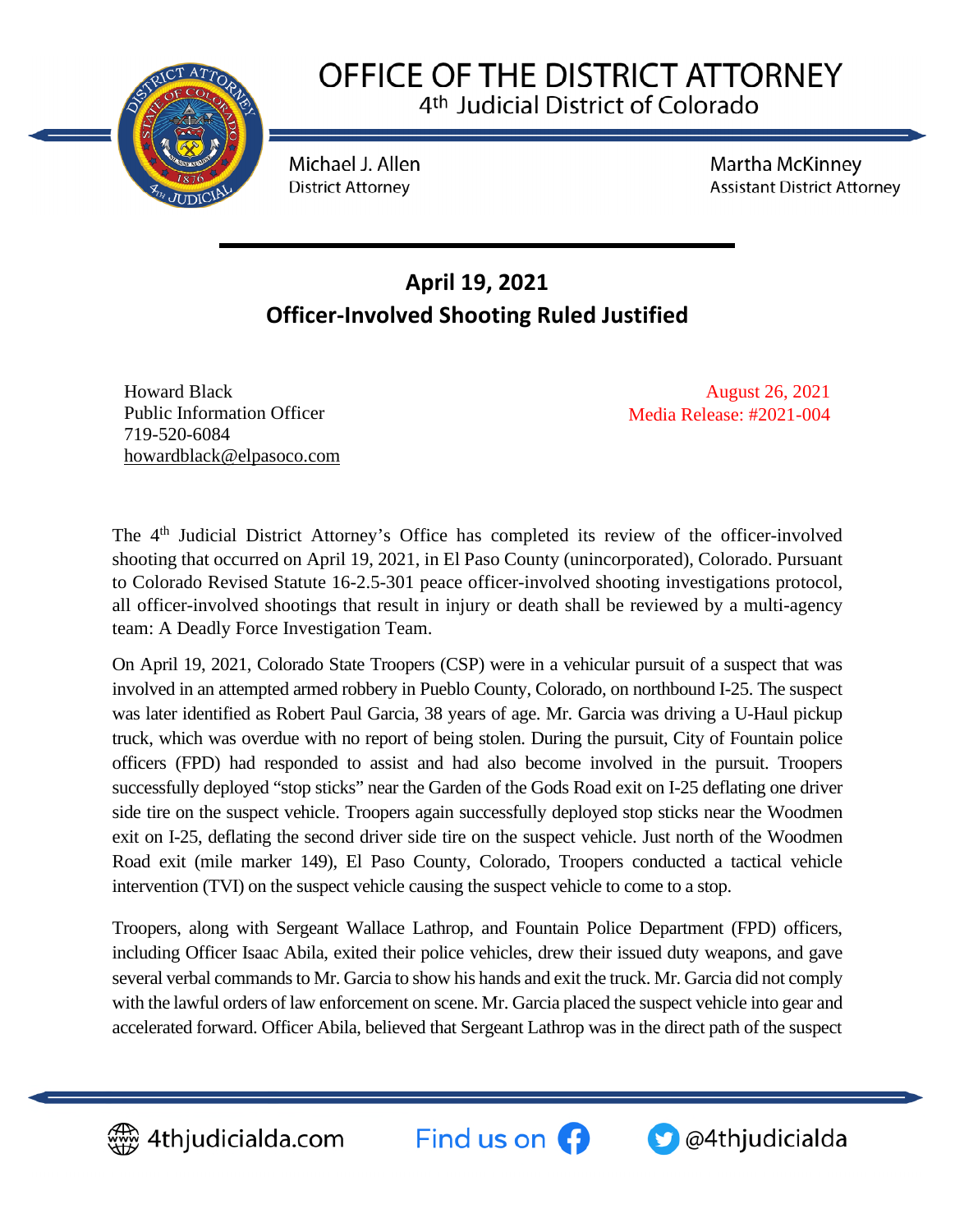vehicle, and objectively believed Sergeant Lathrop was in imminent danger of death or serious bodily injury. Officer Abila discharged eleven rounds from his duty weapon, striking Mr. Garcia five times. Sergeant Lathrop, discharged one round from his duty weapon, striking the left door of the vehicle Mr. Garcia was driving.

Mr. Garcia was struck by gunfire and the suspect vehicle again came to a stop. Mr. Garcia was removed from the vehicle and was immediately administered medical aid by law enforcement on scene. A Daisy Powerline .177 caliber BB/Pellet gun fell out of the driver side of the truck when Mr. Garcia was removed for aid. Medical personnel responded, took responsibility for life saving efforts, and transported Mr. Garcia to a local hospital in Colorado Springs, Colorado, where Mr. Garcia succumbed to his injuries.

Robert Garcia sustained multiple gunshot wounds and died as the result of a gunshot wound to the head. Forensic evidence determined Officer Abila fired the fatal round. This was a Homicide, but the use of deadly physical force by Officer Abila in this case was justified. In making this determination the facts of this case must be analyzed based on the following statutes.

C.R.S. § 18-1-704 sets forth the standards for the use of force in defense of a person:

(1) … a person is justified in using physical force upon another person in order to defend himself or a third person from what he reasonably believes to be the use of unlawful physical force by that other person, and he may use a degree of force which he reasonably believes to be necessary for that purpose.

(2) Deadly physical force may be used only if a person reasonably believes a lesser degree of force is inadequate and (a) The actor has a reasonable ground to believe, and does believe, that he or another person is in imminent danger of being killed or of receiving great bodily injury.

C.R.S. § 18-1-707 sets forth the standard for use of physical force in making an arrest or in preventing an escape:

(1) Peace officers, in carrying out their duties, shall apply nonviolent means, when possible, before resorting to the use of physical force. A peace officer may use physical force only if nonviolent means would be ineffective in effecting an arrest, preventing an escape, or preventing an imminent threat of serious bodily injury or death to the peace officer or another person.

(3) A peace officer is justified in using deadly physical force to make an arrest only when all other means of apprehension are unreasonable given the circumstances and: (a) The arrest is for a felony involving conduct including the use or threatened use of deadly physical force; (b) The suspect poses an immediate threat to the peace officer or another person; (c) The force employed does not create a substantial risk of injury to other persons.

Officer Abila and Sergeant Lathrop were in uniform, and Department Issued Body Warn Camera (FPD) and Dash Camera (CSP) recordings are incorporated into this investigation.

After completing a thorough review of the facts and evidence the 4<sup>th</sup> Judicial District Attorney's Office has determined the use of deadly physical force by both Officer Isaac Abila, (FPD) and